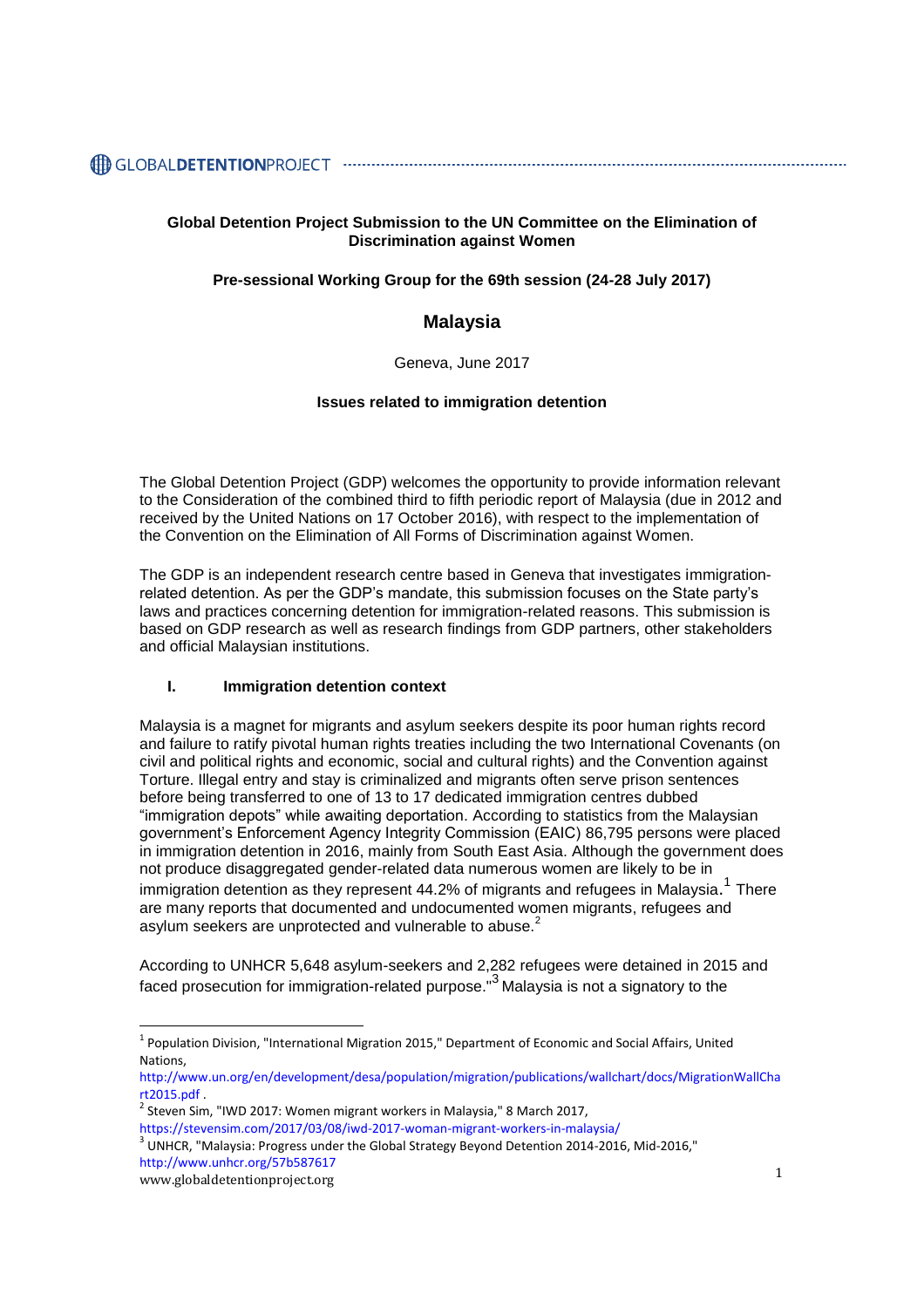Convention Relating to the Status of Refugees and asylum-seekers and refugees are not protected against arbitrary detention. There are also reports that potential trafficking victims may be charged with immigration offences and detained in the criminal justice system due the lack of formal victims identification procedures.  $^{\mathsf{4}}$ 

# **Legal Framework**

Section 34(1) of the Immigration Act provides that persons may be detained for "such period as may be necessary" pending removal. On average immigration detainees spend between two months to two years in detention.

Procedural standards are very poor; immigration detainees are rarely informed of the reasons for detention in a language they understand; and detainees have scant access to legal counsel. There are no alternatives to immigration detention. Some UNHCR refugee card holders detained in immigration depots can be released subject to the government's discretion but the UN refugee agency only has access to them after they are transferred to the depots from prisons where they first serve immigration related sentences. According to UNHCR refugees can be in detention for years while waiting to be able to access the UN refugee agency and the average detention period for refugees is 16 months.<sup>5</sup>

Under Regulation 11 of the Immigration Regulations 2003 (Administration and Management of Immigration Depots), children under the age of 12 may remain with any of their parents (usually the mother in the women's adult facility). However, upon reaching the age of 13, male children are placed in the male adult facility and female children remain in the women adult facility. There are no provisions under law for the separation of unaccompanied minors; they are placed in adult facilities by gender.

# **Conditions in detention**

According to SUHAKAM, the Human Rights Commission of Malaysia, more than 100 persons died in immigration detention in 2015 and 2016 and 521 persons did in prisons. <sup>6</sup> SUHAKAM's chairman, Tan Sri Razali Ismail, commented, "Many deaths in immigration detention centres were due to chronic health conditions such as tuberculosis, pneumonia and septicaemia." He added that "A clear division of responsibility should be established between the ministries [Home, Finance and Health] which should cooperate in implementing an integrated health policy within immigration detention centres," adding that Malaysia's national health policy must be based on the belief that everyone living within our borders has a right to adequate health care.<sup>7</sup>

SUHAKAM has repeatedly highlighted the serious problems relating to places of detention in the Country, such as the unacceptable conditions, which fall far short of minimum standards. While detention populations are still predominantly male, more and more women and children are being held in places of detention without many of the necessary changes in infrastructure. SUHAKAM has observed that the growth of the detention population is not accompanied by

 $\overline{a}$  $^{4}$  US.S. Department of State, "2016 Trafficking in Persons, Report: Malayia,"

[https://www.state.gov/j/tip/rls/tiprpt/countries/2016/258814.htm.](https://www.state.gov/j/tip/rls/tiprpt/countries/2016/258814.htm)

<sup>&</sup>lt;sup>5</sup> Laignee Barron, "Refugees describe death and despair in Malaysian detention centres," The Guardian, 16 May 2016[, https://www.theguardian.com/world/2017/may/16/dozens-of-refugees-have-died-in-malaysian](https://www.theguardian.com/world/2017/may/16/dozens-of-refugees-have-died-in-malaysian-detention-centres-un-reveals)[detention-centres-un-reveals](https://www.theguardian.com/world/2017/may/16/dozens-of-refugees-have-died-in-malaysian-detention-centres-un-reveals) .

 $<sup>6</sup>$  A. Ananthalakshmi, "Malaysia rights panel disturbed over more than 600 deaths in prisons and detention</sup> centres," Reuters, 4 April 2017, [http://www.reuters.com/article/us-malaysia-detention-deaths-idUSKBN1760S3.](http://www.reuters.com/article/us-malaysia-detention-deaths-idUSKBN1760S3) 

 $^7$  The Star Online, "Suhakam: Refuges underway at immigration detention centres," 1 April 2017, [http://hakam.org.my"/wp/index.php/2017/04/01/suhakam-reforms-underway-at-immigration-detention](http://hakam.org.my/wp/index.php/2017/04/01/suhakam-reforms-underway-at-immigration-detention-centres/)[centres/.](http://hakam.org.my/wp/index.php/2017/04/01/suhakam-reforms-underway-at-immigration-detention-centres/)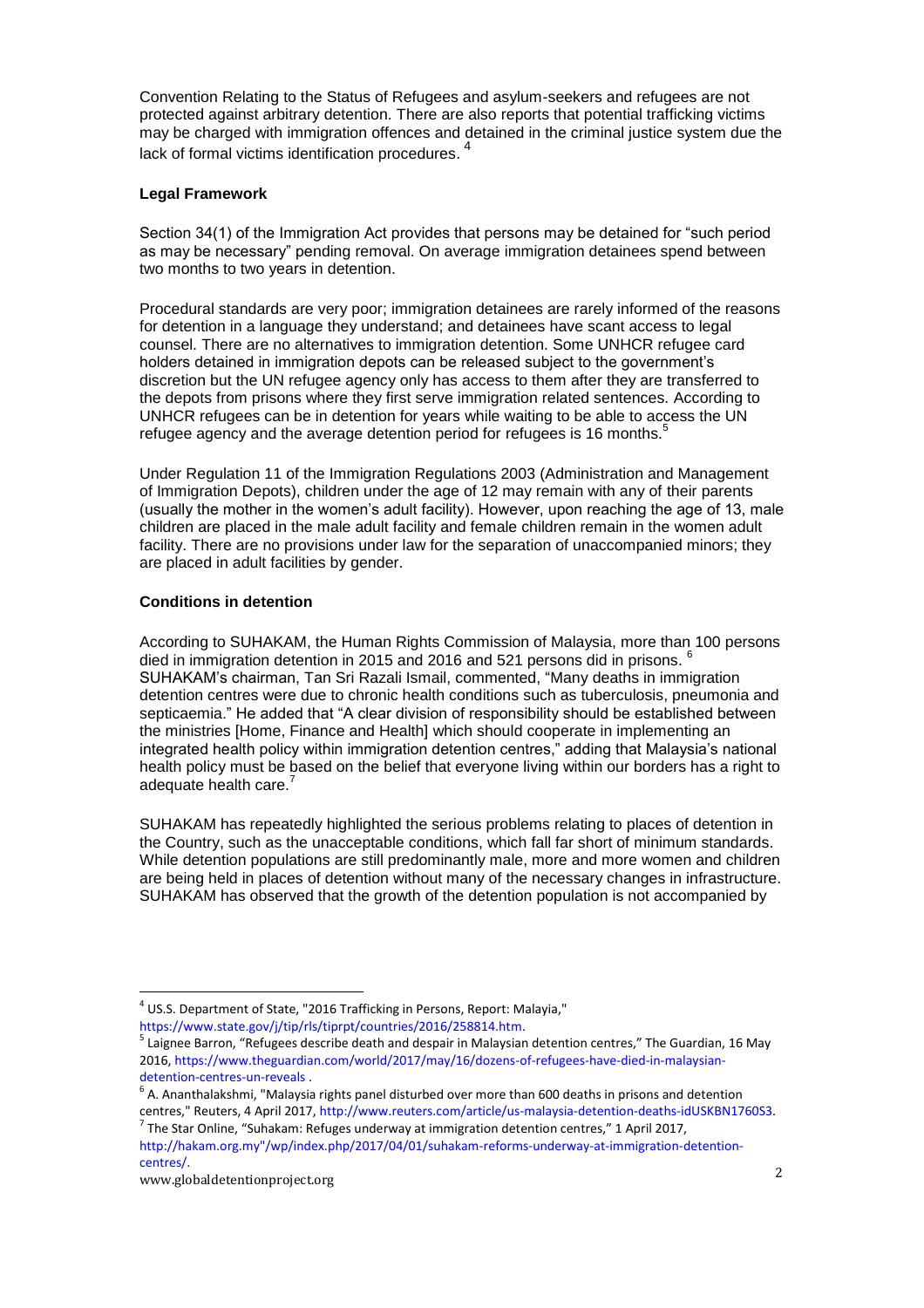an increase in the necessary resources such as budget. This has an impact on the entire system, which in turn results in greater pressure on the facility administration and staff."

Adult women and men are held separately in immigration detention. There are no family detention units within immigration detention centres and at times families are separated and detained in different immigration depots in the country. <sup>9</sup> For 2015, UNHCR reported 912 children still in detention, down from 1,406 children detained in from January to October 2013 according to SUHAKAM.

The independent institution has denounced dire conditions and overcrowding for many years. In its 2016 Annual Report it stated "Detainees, particularly those in immigration detention centres live for long periods in overcrowded cells without enough room to move or to sleep. Further, being confined in a small space, often in insanitary conditions makes deprivation of liberty more challenging. Not only is the human dignity aspect of detainees eroded, but their mental, emotional and physical health sometimes deteriorates further." <sup>10</sup> In particular, following visits to places of detention in 2016, SUHAKAM denounced the dilapidated conditions at the Juru Immigration Detention Centre and Pekan Nenas Immigration Detention Centre. The Public Works Department also acknowledged that many parts of the Pekan Nenas centre were "unfit and unsafe to be occupied" including the female block.

Another Malaysian oversight body, the Enforcement Agency Integrity Commission (EAIC) has also denounced conditions in detention, including overcrowding, and poor conditions of hygiene. Although government statistics on deaths in detention were not disaggregated, women are also reportedly dying in detention, and not only because of health and overcrowding conditions. EAIC commented on allegations from Cambodian women detained in January 2016 who" had claimed to have witnessed physical abuse of detainees at the Juru detention centre [… and] alleged that three women had died at the centre due to the purported "torture", while another four female detainees died at a hospital. The Immigration Department's Director-General stated in August 2016 that the death of abuse were "untrue" according to a preliminary investigation."<sup>11</sup>

In spite of this conclusion EAIC recommended that a new centre should replace the Juru detention centre and for "the Ministry of Health (MOH) to ensure that a medical officer is placed at all immigration detention centres and that medical facilities including medicine are adequately supplied to the centres; and to revise the Standard Operating Procedure (SOP) of immigration detention centres to ensure that they are at least on par with the Standard Minimum Rules for the Treatment of Prisoners and the Lock-Up Rules 1953; and to emulate the prison system by appointing a visiting justice to monitor conditions of immigration detention centres." <sup>12</sup>

#### **II. Key Questions for Malaysia**

Despite the dire situation of immigration detention outlined above, the Combined third to fifth periodic reports of Malaysia<sup>13</sup> to be reviewed by CEDAW fail to address the situation of

[http://www.suhakam.org.my/wp-content/uploads/2013/12/Report-on-Roundtable-on-ATD-Malaysia.pdf.](http://www.suhakam.org.my/wp-content/uploads/2013/12/Report-on-Roundtable-on-ATD-Malaysia.pdf) <sup>10</sup> SUHAKAM, Annual Report 2016 , [http://www.suhakam.org.my/pusat-media/sumber/laporan-tahunan/.](http://www.suhakam.org.my/pusat-media/sumber/laporan-tahunan/)

 $\overline{a}$ 

<sup>&</sup>lt;sup>8</sup> SUHAKAM, Annual Report 2016 , [http://www.suhakam.org.my/pusat-media/sumber/laporan-tahunan/.](http://www.suhakam.org.my/pusat-media/sumber/laporan-tahunan/) 9 SUHAKAM, *Report on Alternatives to Immigration Detention*, November 2013. Available at:

<sup>&</sup>lt;sup>11</sup> Malay Mail Online, "EAIC says advised Immigration Dept to put CCTVs at detention deports," 18 August 2016, [http://www.themalaymailonline.com/malaysia/article/eaic-says-advised-immigration-dept-to-put-cctvs-at](http://www.themalaymailonline.com/malaysia/article/eaic-says-advised-immigration-dept-to-put-cctvs-at-detention-depots)[detention-depots.](http://www.themalaymailonline.com/malaysia/article/eaic-says-advised-immigration-dept-to-put-cctvs-at-detention-depots) .

<sup>12</sup> SUHAKAM, Annual Report 2016 , [http://www.suhakam.org.my/pusat-media/sumber/laporan-tahunan/.](http://www.suhakam.org.my/pusat-media/sumber/laporan-tahunan/)

<sup>&</sup>lt;sup>13</sup> Committee on th Elimination of Discrimination against Women, " Combined third to fifth periodic reports of States parties due in 2012 Malaysia," CEDAW/C/MYS/3-5, 17 October 2016,

[http://tbinternet.ohchr.org/\\_layouts/treatybodyexternal/SessionDetails1.aspx?SessionID=1156&Lang=en.](http://tbinternet.ohchr.org/_layouts/treatybodyexternal/SessionDetails1.aspx?SessionID=1156&Lang=en)